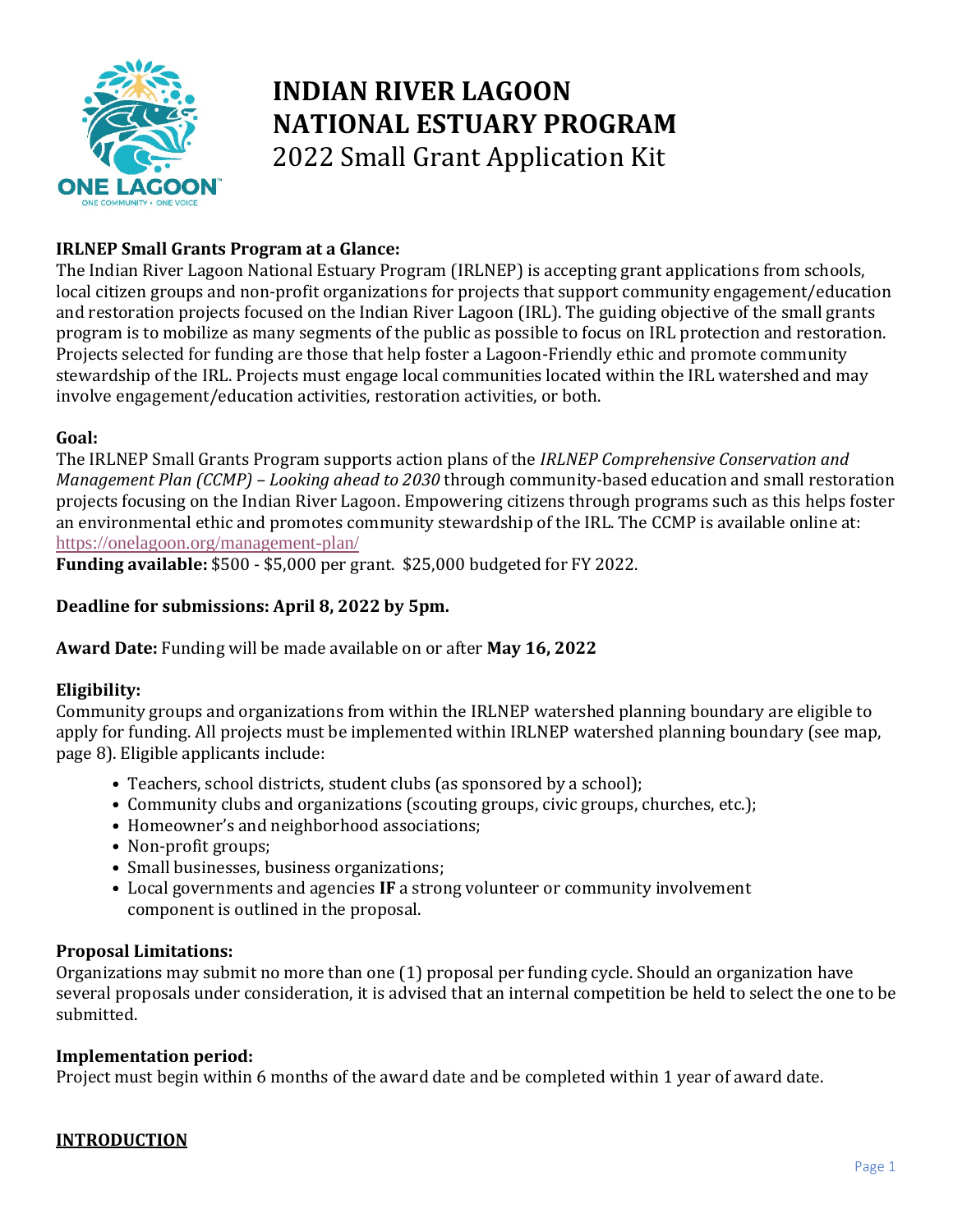**The Indian River Lagoon National Estuary Program:** The health of estuaries is threatened by land use changes, habitat loss, pollution, resource conflicts and other issues. In 1987, Congress established the National Estuary Program (NEP) as a non-regulatory, community-based program to protect and restore the water quality of estuaries. The U.S. Environmental Protection Agency (EPA) administers the NEP.

The Indian River Lagoon was nominated as an Estuary of National Significance and joined the NEP in 1990 under the sponsorship of the St. Johns and South Florida Water Management Districts. In 2015, the IRLNEP became sponsored by the IRL Council, an independent special district of Florida. The IRL Council includes representatives of five counties bordering the Lagoon (Volusia, Brevard, Indian River, St. Lucie and Martin counties), the St. Johns River and South Florida Water Management Districts, and the Florida Department of Environmental Protection (DEP). The U.S. EPA provides guidance to the Council.

Additional background information about the Indian River Lagoon National Estuary Program is available online at [www.onelagoon.org.](http://www.onelagoon.org/)

### **IRLNEP Small Grants Program:**

The IRLNEP Small Grants Program is intended as a means of engaging and educating local citizens and involving them in the restoration and recovery of the IRL. The Program seeks applications for projects addressing IRL education or restoration projects in Volusia, Brevard, Indian River, St. Lucie and Martin Counties. Projects must address IRL issues and priorities as identified in the Proposal Categories listed below. They should promote public involvement in solutions for Lagoon protection and restoration.

### **Proposals focused on restoration should:**

- Be focused on IRL water or habitat quality.
- Define the restoration area clearly, including size and location. Maps and GPS coordinates are encouraged. All restoration projects must take place on the IRL watershed.
- Describe how volunteers and/or partner organizations will participate.
- Describe how and how often maintenance and monitoring of the project area will be conducted, and who will do it.
- Have letter(s) of support from the landowner of the area to be restored. All IRLNEP Small Grants Program projects must take place on community-owned, public-owned or conservation easement lands. For projects planned on public lands or facilities, applicants must obtain permission for access to or use of those lands or facilities. Projects designed to be implemented on private residential property (i.e.: a single-family home) will not be funded. However, properties such as churches or HOA properties may be considered if a strong community engagement component exists in the envisioned project. Permission for use of private property not controlled by the applicant is also required.

### **Proposals focused on community engagement/education should:**

- Be focused on the IRL (issues, stressors, solutions).
- Clearly define target audience(s) and include a plan for how success of the project will be measured.
- Describe what activities will be performed to engage the community and what the expected educational outcomes are.

#### **Proposal Categories:**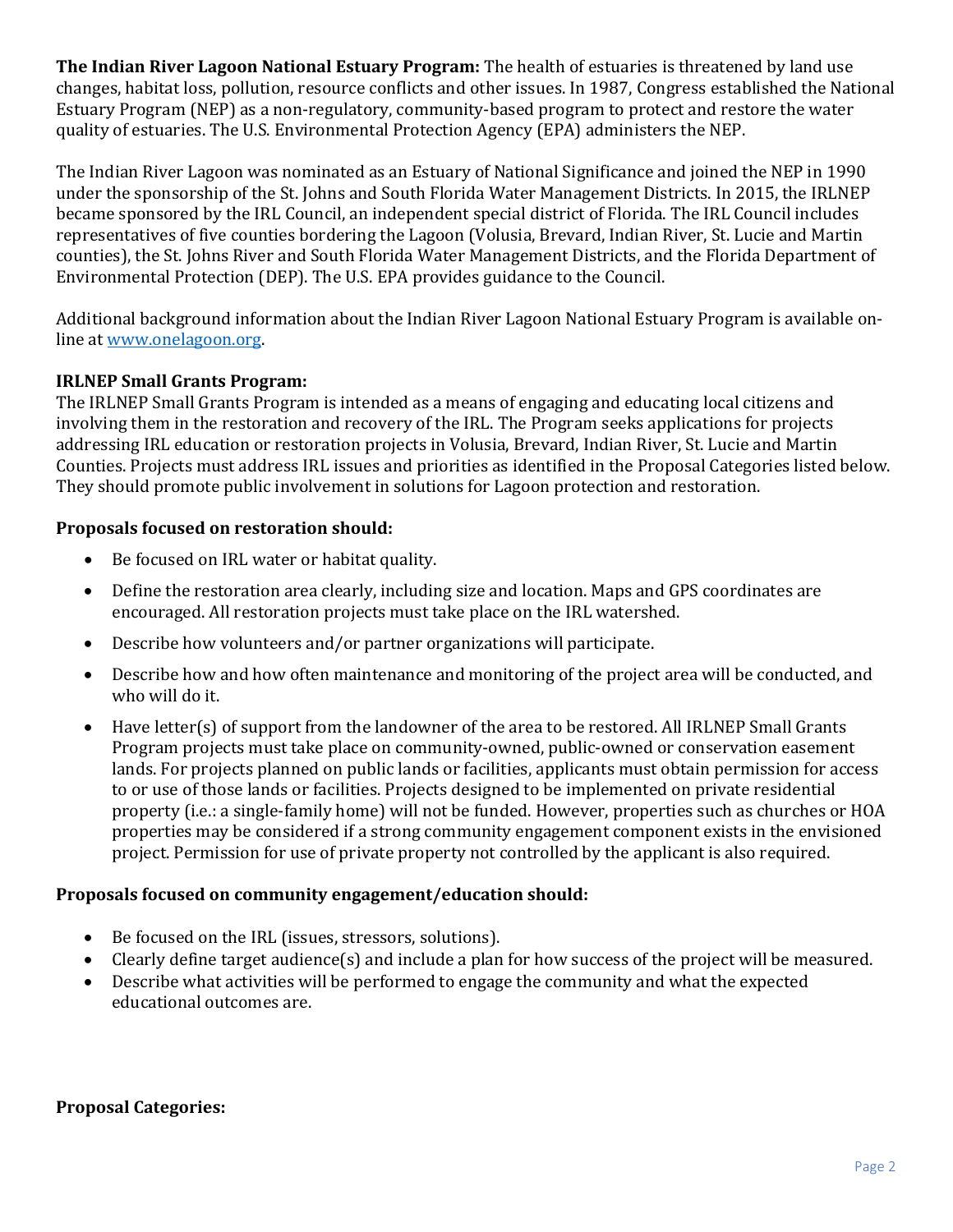### **All of the CCMP Vital Signs. Please refer to the IRLNEP CCMP at onelagoon.org. Some Examples are as follows:**

- **Lagoon Awareness and Education:** Examples: Providing programs for schools, YMCA groups, boy scouts, girl scouts or other youth organizations; programs involving youth in finding solutions to Lagoon problems; programs for disadvantaged youth, etc.
- **Improving Water Quality/Reducing Nutrient Loading from Urban Landscapes:** Examples: Fertilizer reduction campaign, native plant gardening, rain gardens, rain barrels, citizen science to monitor ponds and outfalls, etc.
- **Habitat Restoration and Protection:** Examples: Restoration of natural shorelines, oyster restoration, enhancement of seawalls, projects addressing seagrasses, mangroves, coastal and freshwater wetlands, and marine debris and microplastics reduction/recycling initiatives.
- **Trash Free Waters and Wildlife Conservation:** Examples: Improving awareness of threats to wildlife from monofilament line; coastal cleanups, protection of seagrass beds; education about fish and wildlife habitats, etc.
- **Invasive Species:** Examples: Eradication of invasive plants or animals; education about harmful aquatic invasive species and how to prevent their spread; discouraging release of unwanted exotic pets, etc.

### **Grant Eligibility:**

IRLNEP Small Grants are directed toward schools, businesses, community groups and organizations wishing to involve the public in IRL education and restoration programs. An organization's tax identification number is used by the IRLNEP to issue a contract for the awarded grant funds. Individuals are not eligible to receive grants funded under this program and are encouraged to partner with an appropriate organization to submit a proposal for funding consideration.

### **Procurement:**

The IRLNEP will issue a contract to grant recipients that reimburses expenses awarded under the Small Grants Program. Funding is reimbursable only. Recipients may purchase only items listed in the approved budget for the project. The IRLNEP will reimburse only the organization listed on the contract. At the conclusion of the project, recipient will submit a single invoice and receipts for all expenses to be reimbursed. Grant recipients must submit an invoice on their organization's stationary (letterhead) and include receipts as documentation for the full amount of the invoice. Only direct expenses are eligible for reimbursement. NO indirect costs are eligible for reimbursement. Any reimbursement of expenses will be in accordance with Florida Statutes. Grant recipients may not begin purchasing items for their projects, print materials to publicize the project, or begin spending money in any way (such as postage, supplies, etc.) until the IRLNEP's fully executed contract is in hand.

### **Expenses:**

Items the IRLNEP may pay for include (but are not limited to):

- tool rentals postage
- native landscaping plants project-related printing
- meeting room rentals portable toilet rentals
- film and photo processing project-related signage
- materials (i.e. water quality sampling kits, supplies to produce educational materials)
- volunteer food within reason (i.e. light lunches, refreshments, bottled water)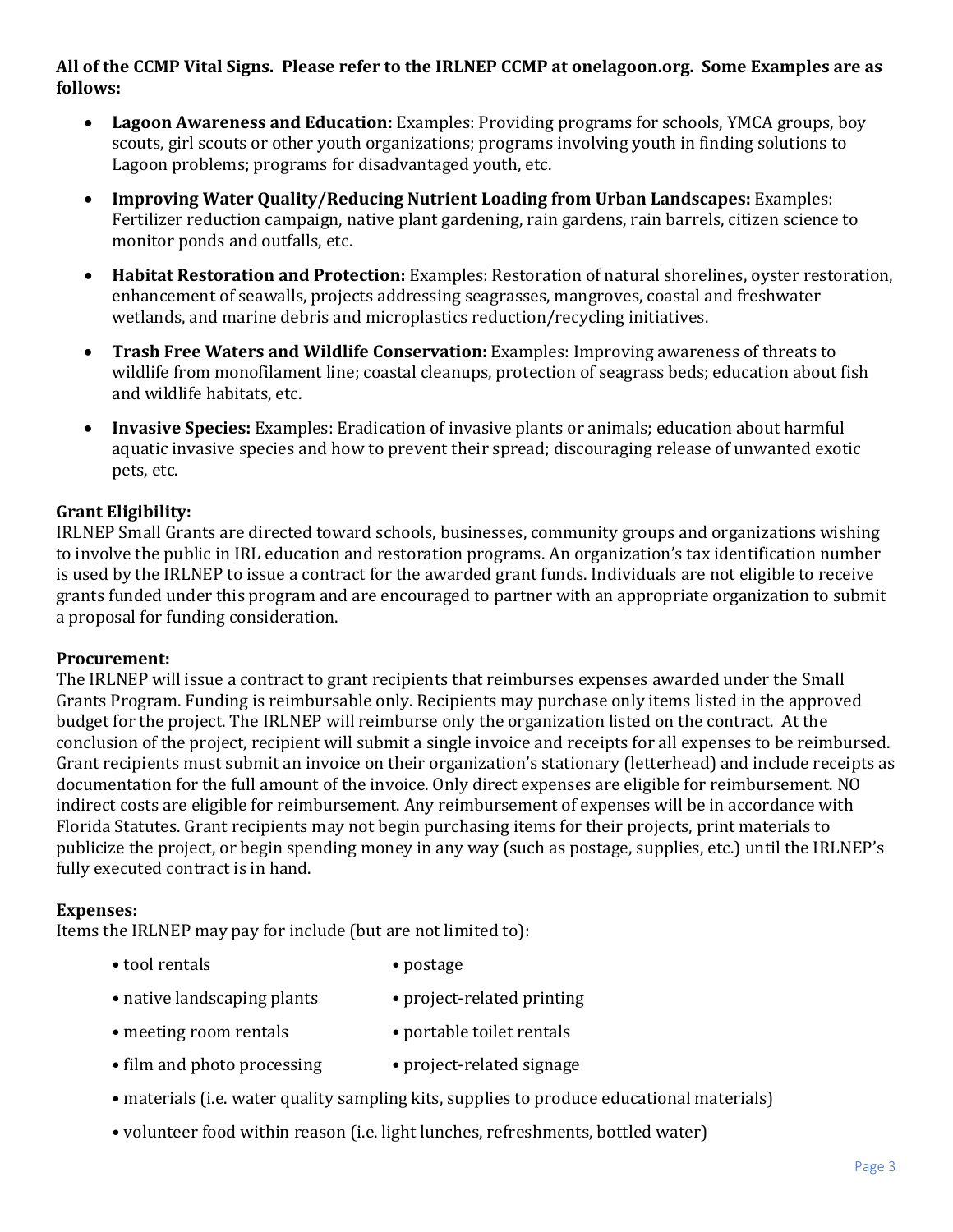If the Small Grant project includes printing of materials (brochures, flyers, signage, etc.), an IRLNEP representative must review all printed materials, including signage prior to printing. The IRLNEP logo must appear on all print or web materials distributed in association with the funded project.

### **Unbudgeted expenses:**

Purchases for items, other than those specified in the line-item budget, will require the IRLNEP grants administrator's approval **before** they are incurred.

### **OTHER INFORMATION:**

### **Public Entity Crimes:**

As provided in the IRL Council Operating Procedures Manual, a person or affiliate who has been placed on the Convicted Proposers list following a conviction for a public entity crime may not submit a proposal on a contract to provide any goods or services to a public entity; may not submit a proposal on a contract with a public entity for the construction or repair of a public building or public work; may not submit proposals on leases of real property to a public entity; may not be successful or perform work as a contractor, supplier, subcontractor, or consultant under a contract with any public entity.

### **Non-Lobbying:**

Pursuant to section 216.347, Fla. Stat., as amended, funds received from the IRL Council under this Agreement shall not be used for the purpose of lobbying the Legislature or any other state agency.

### **Right to Protest:**

Any actual proposer aggrieved in connection with the solicitation or award of a contract may file a written protest in accordance with the procedures outlined in the IRL Council Operating Procedures Manual.

### **Right to Accept or Reject:**

The IRL Council reserves the right to accept or reject any or all proposals, in whole or in part, with or without cause, to waive any irregularities and/or technicalities, and to award the contracts on such coverage and terms it deems will best serve the interests of the Board.

### **Funding Contingencies and Restrictions:**

Project funding from the IRL Council is subject to annual funding received from IRL Council local stakeholder contributions, Congressional appropriation to the U.S. EPA under Section 320 of the Clean Water Act for the National Estuary Program, and projected revenues from the sales of Indian River Lagoon license plates.

Strategic decisions related to IRLNEP work plan funding are determined annually by the IRLNEP Management Conference with final decision for project priorities and budget allocations by the IRL Council Board of Directors (Board).

Funding of proposals selected under this Request for Proposals (RFP) is contingent upon availability of funds. There is no guarantee that sufficient funds will be available to make awards for all qualified projects. The exact amount of funds awarded for each project will be determined in pre-award negotiations between the applicant and IRL Council staff with final award decisions by the IRL Council Board of Directors.

Proposals accepted for funding may have their requested amounts reduced based on Management Conference recommendations or availability of funding. In the event that a proposal is selected for funding but becomes subject to funding reduction, IRLNEP staff will notify applicants in advance of any reductions and will meet with proposers to provide an opportunity to consider the effect(s) funding reduction will have on the project scope and deliverables.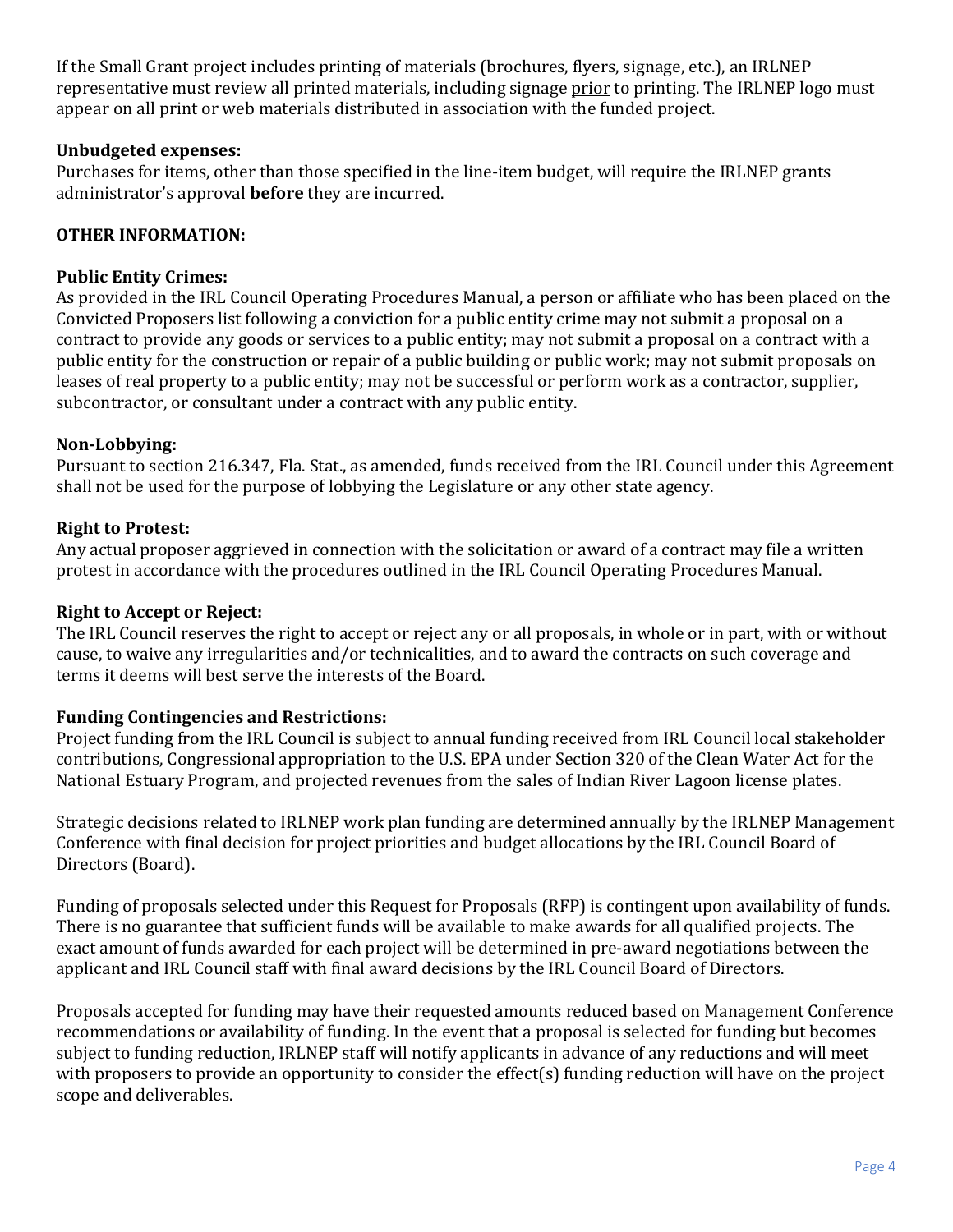Projects will only be considered IF the project has secured any and all additional funding in addition to this request to the IRL Council that is needed to complete the project.

The IRL Council is under no obligation to expend all funds allocated within a proposal category.

### **Proposal Submission Instructions:**

Complete an Application Form using the form provided beginning on page 9 of this document. Include a lineitem budget form, provided on page 12, that includes:

- a. All estimated expenditures.
- b. All sources and amounts of funding (include if you are applying to other funding agencies for the same project, and if so, who you are applying to and the status of that grant).

Attachment A- Budget Examples provide sample budgets having, and lacking, adequate detail. Please craft the budget for your proposal with enough detail that it can be properly evaluated by the reviewing team.

**Save these documents in PDF format and email your complete proposal to:**  Ashley Malcolm, Administrative Coordinator, Indian River Lagoon National Estuary Program [Malcolm@irlcouncil.org](mailto:Malcolm@irlcouncil.org) with a copy to Daniel Kolodny, kolodny@irlcouncil.org. Questions may be directed to Ashley at (860)416-3102 until the proposal deadline.

### **Submission Checklist:**

- Proposals are due in IRLNEP offices by **April 8, 2022**.
- Proposals will be accepted only as PDFs submitted via email.
- Proposals must be completed in their entirety.
- Late proposals and materials submitted after the deadline will not be accepted.

### **Reporting Requirements:**

IRLNEP Small Grants Program award recipients will be required to submit a written final report upon completion of the project. Final reports must include: (1) digital copy and (1) hard copy of all final products of print and/or web publications (i.e., brochures, videos, manuals, signage, etc.).

If your project is restoration-oriented and does not have a final product, "before and after photos" and/or a video must be submitted with the final report.

If your project is educational in nature and does not have a final product, a copy of all training materials, manuals, information, etc. must be submitted with your report.

Deliverables, including the final report, must be submitted before final payment is made unless authorized by the IRLNEP Small Grants Program administrator.

All projects, concepts, artwork, photos, videos and other products of these grants may be reproduced at the discretion of the IRLNEP for possible use with future educational programs, at no cost to the IRLNEP, and must carry an approved IRLNEP logo and/or credit line acknowledging Program funding of the project.

### **Selection Criteria:**

Proposals submitted to the IRLNEP Small Grants Program will be evaluated according to the following criteria.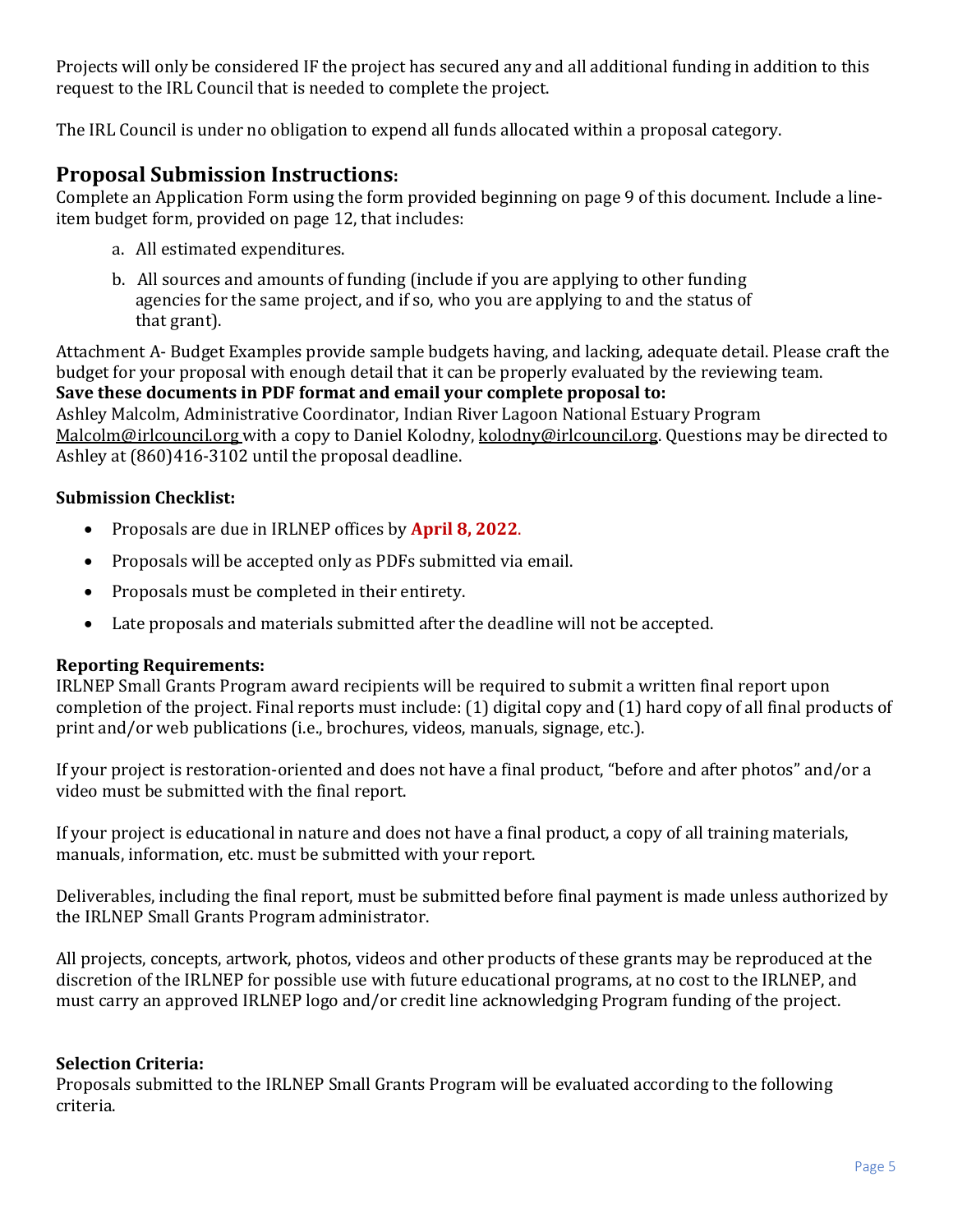- a) *Strength of Proposal (30%) --* Specifically, the strength of the project will be evaluated on how well the project contributes towards restoring or improving the IRL, or advancing education, and the extent to which it addresses a need based on health concern level as identified in the CCMP. Applicant's proposal must meet one or more of the CCMP Vital Signs.
- b) *Ability of the Applicant* **(20%)** -- The project team must demonstrate a reasonable ability to successfully complete the proposed project.
- c) *Cost Justification (10%)* -- Cost justification means that the proposal and the budget must give enough detail to show that costs are appropriate to the scope of work.
- d) **Demonstration of How Project Will Help the IRL (20%)** -- The project's goals and objectives must explicitly state how the project will target lagoon issues that result in the education of community members, restoration outcomes, or protection of the IRL. Achievable measures of success must clearly be identified.
- e) *Demonstration of Community Support* **(20%)** -- All proposals, regardless of scope, should reflect some measure of community support through either implementation, maintenance and/or monitoring of the project (Example: if a rain garden is funded, how will it be maintained, by whom, and for how long?).

### **Selection Process:**

The IRLNEP Citizens' Advisory Committee will review each proposal. Recommendations will be forwarded to the Program's Management and Policy Boards for final approval. IRLNEP staff will be assigned to serve as grant administrators. IRLNEP's grant administrator or its representative, may request to visit the recipient or the project location during or after the grant is completed.

[REMAINDER OF PAGE INTENTIONALLY LEFT BLANK]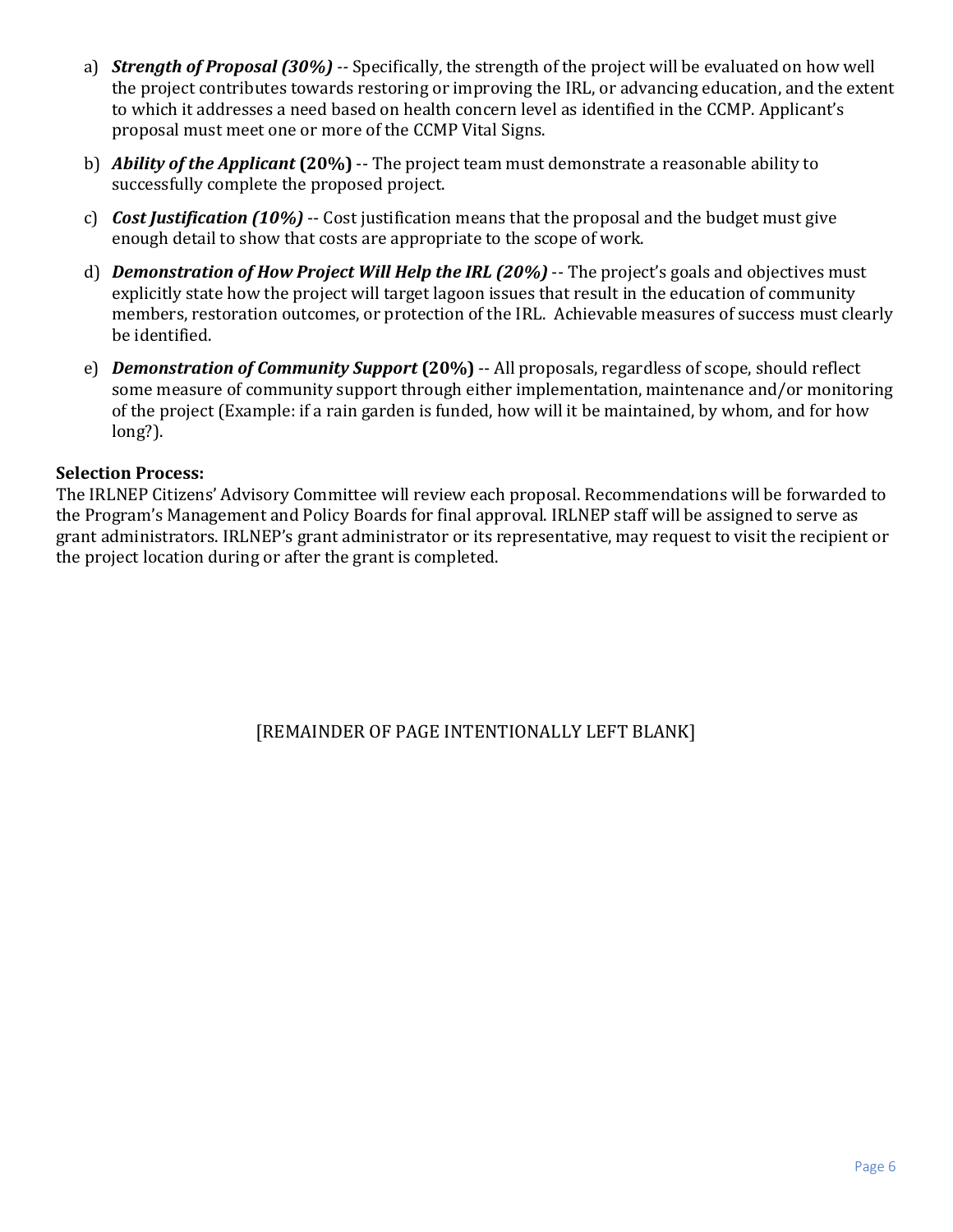## **FAQ's (Frequently Asked Questions)**

### **Q. What is the implementation period?**

**A.** Funding for awarded projects will be made available on or after **May 16, 2022** via a contract that authorizes reimbursement of approved expenses for the project. The project must begin within six months of the execution date of the contract and must be completed within one year of the execution date. Upon awarding of the grant, recipients will submit a "Scope of Work." Upon receipt and approval of the scope, applicants will then be issued a contract. After the contract has been fully executed, work may begin on the project.

### **Q. Who can apply? Can a government agency apply?**

**A.** Groups and organizations from within the IRLNEP watershed planning boundary may apply. Both non-profit and for-profit organizations are eligible. Individuals are not eligible but are encouraged to partner with an appropriate organization to develop and implement projects for funding. Projects must take place within the IRL watershed. Local governments and government agencies may apply if there is strong volunteer or community involvement that supports the spirit of the program. The IRLNEP Small Grants Program is not designed as a funding source for government projects.

### **Q. What kind of projects will be funded?**

**A.** Projects must address lagoon issues and problems as identified in the *IRLNEP Comprehensive Conservation and Management Plan (CCMP) – Looking ahead to 2030.* Priority areas include: water quality, habitat restoration, fish and wildlife conservation, lagoon awareness/education, reducing nitrogen loading from urban landscapes, or removing invasive species. The CCMP is available on the IRLNEP website at: [https://onelagoon.org/wp-content/uploads/IRLNEP\\_Final-Draft-CCMP-](https://onelagoon.org/wp-content/uploads/IRLNEP_Final-Draft-CCMP-REVISION_2018-12-07_LowRes__20200204.pdf)[REVISION\\_2018-12-07\\_LowRes\\_\\_20200204.pdf](https://onelagoon.org/wp-content/uploads/IRLNEP_Final-Draft-CCMP-REVISION_2018-12-07_LowRes__20200204.pdf).

Projects involving installation of plants must use plants that are native to Florida or considered "Florida-Friendly" by the University of Florida IFAS Florida-Friendly Landscaping™ Program. Plants should be installed according to the Nine Principles of Florida-Friendly Landscaping™ found at: [http://fyn.ifas.ufl.edu/homeowners/nine\\_principles.htm](http://fyn.ifas.ufl.edu/homeowners/nine_principles.htm)

Information about native and Florida-Friendly plants can be found at:

- Florida Yards: <http://floridayards.org/>
- Florida Native Plant Society:<http://fnps.org/plants> and [www.floridata.com](http://www.floridata.com/)
- Waterwise Landscaping: <https://www.sjrwmd.com/water-conservation/waterwise-landscaping/>

Plants listed on the noxious weed list: <http://plants.usda.gov/java/noxious?rptType=Federal> or the Florida Exotic Pest Plant Council's list<https://www.fleppc.org/> may **not** be installed using funds from IRLNEP Small Grants:

### **Q. What project types won't be funded?**

**A.** Proposals seeking funds for ongoing administrative support of established programs will not receive consideration. Costs not allowed include but are not limited to: reimbursement for costs outside the grant's scope of work, purchase of **commercial** software and hardware, indirect costs, contingency funds, depreciation, entertainment, purchase or printing of T-shirts or other clothing, fines and penalties, bad debts, interest and financial costs of borrowing, attendance at conferences and meetings, lobbying expenses. Grant funds will not fund projects on private residential property. Faithbased organizations are eligible to apply for small grants. However, funding may not be used to support religious worship, instruction, or proselytization activities.

### **Q. Are matching funds required?**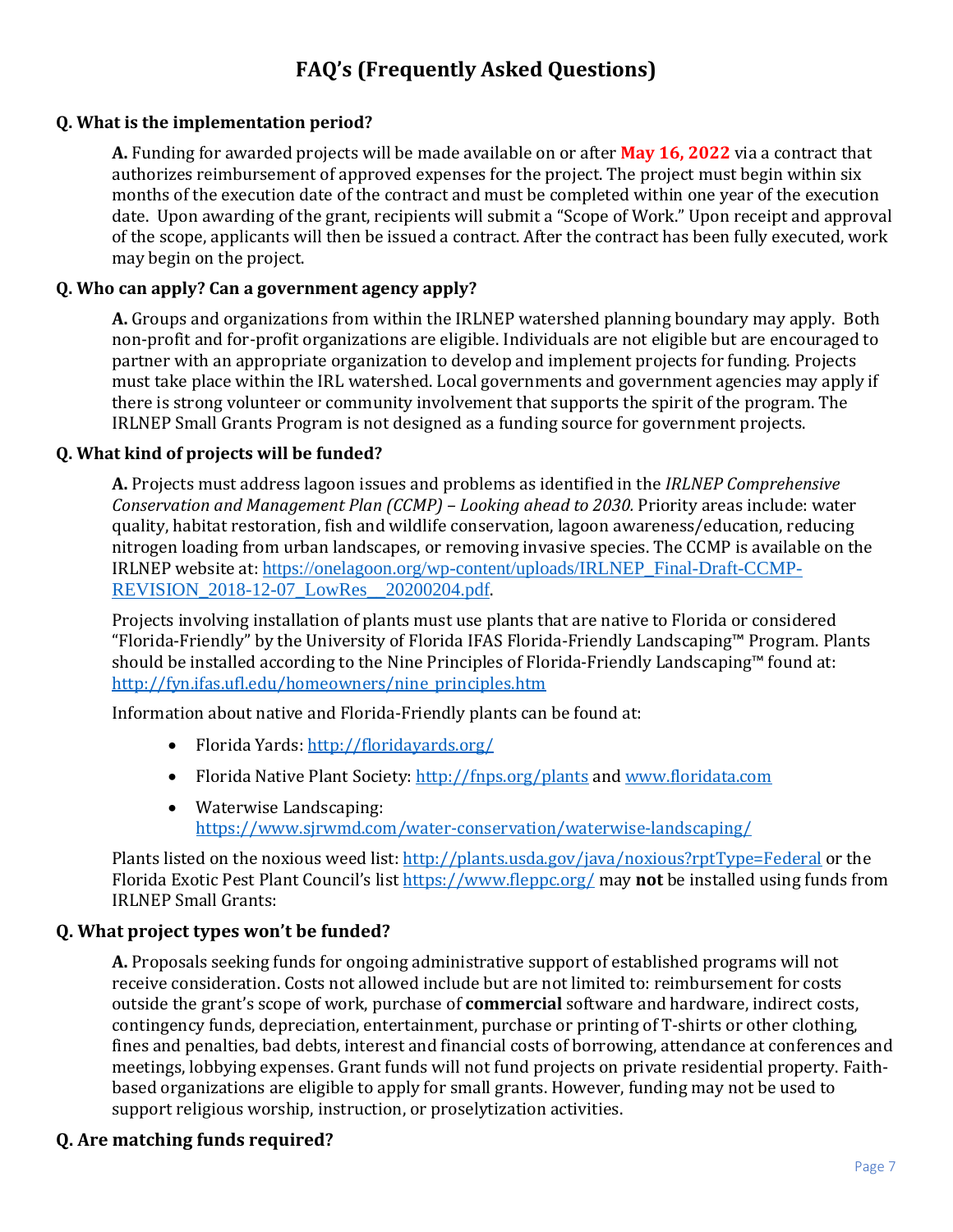**A.** No; matching funds are not required, but proposals showing matching fund commitment through in-kind services will receive special consideration. An example of in-kind services are volunteer hours.

### **Q. What if I'm not sure how much it will cost to do the project?**

**A.** Talk to potential suppliers of the items or services you think you will need for the project. Get the best estimates possible to include in the proposal. If the project is approved, the grant award you receive will be based on the budget as outlined in the proposal.

### **Q. What is the maximum amount an applicant can request?**

**A.** Grant requests may not exceed \$5,000. The IRLNEP may choose to fund a project at less than 100 percent of the requested budget.



Map of IRLNEP watershed. Only projects located in the watershed and northern planning boundary (orange outline) will be considered for funding.

If you have questions about your project location, you may contact Ashley Malcolm at (860) 416-3102.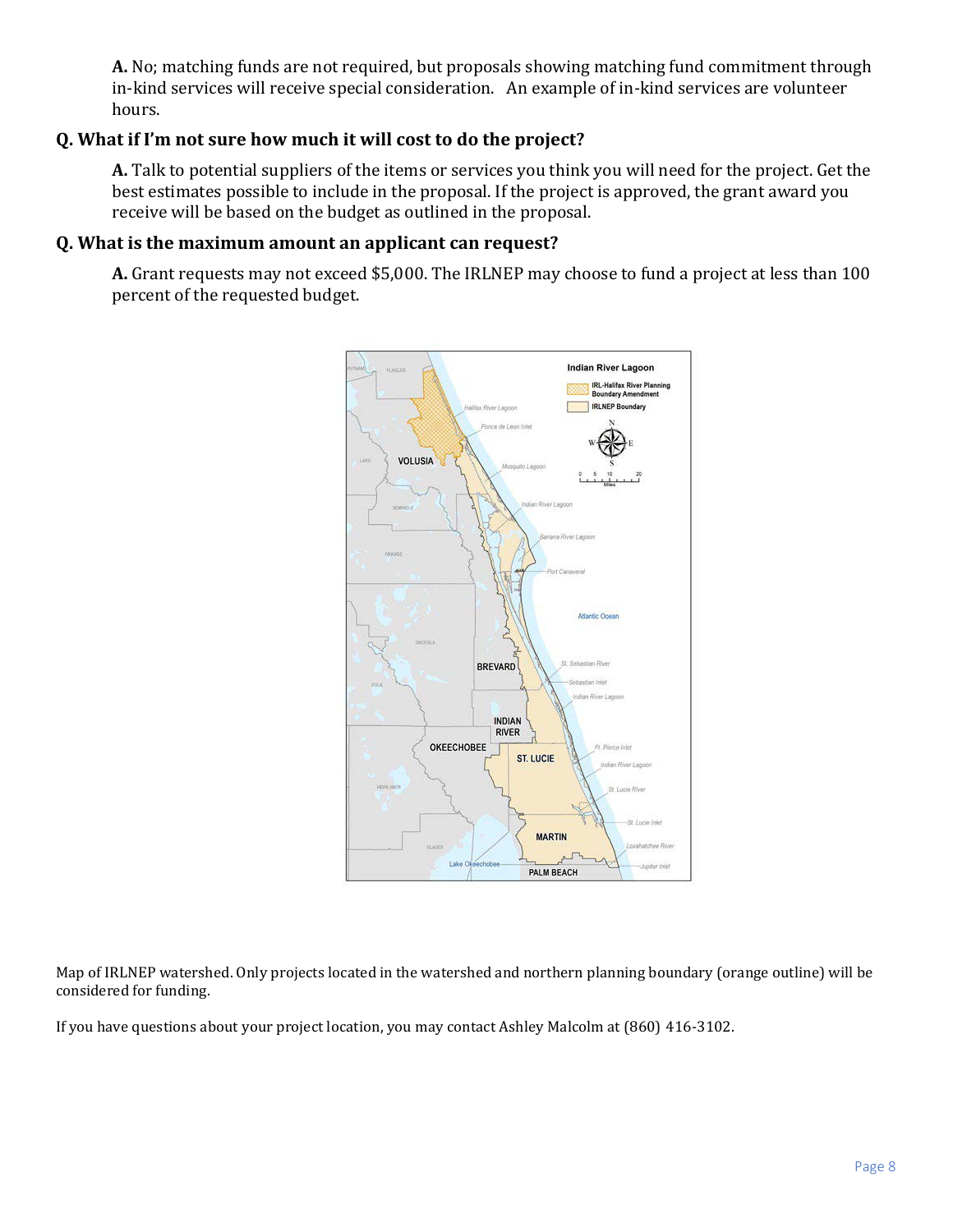

### **Indian River Lagoon National Estuary Program 2022 Small Grants Program Application**

| Project Name:                                                                                                                                             |         |  |  |  |
|-----------------------------------------------------------------------------------------------------------------------------------------------------------|---------|--|--|--|
| <b>Organization Name:</b>                                                                                                                                 |         |  |  |  |
| <b>Street Address:</b>                                                                                                                                    |         |  |  |  |
| City/County/Zip:                                                                                                                                          |         |  |  |  |
| <b>Organization Executive Director Name:</b>                                                                                                              |         |  |  |  |
| Phone:                                                                                                                                                    | E-mail: |  |  |  |
| Project Lead/Manager:                                                                                                                                     |         |  |  |  |
| Phone:                                                                                                                                                    | E-mail: |  |  |  |
| Organization Type (School, Business, HOA, etc.):                                                                                                          |         |  |  |  |
| Other participating organizations:                                                                                                                        |         |  |  |  |
| Total Amount Requested (not to exceed \$5,000):                                                                                                           |         |  |  |  |
| The IRLNEP receives more grant requests than we have available money to fund. Briefly explain how<br>partial funding might impact or affect this project: |         |  |  |  |
| Planned Project Beginning and Completion Dates:                                                                                                           |         |  |  |  |
| Have you applied to any other organizations to receive grant funds for this project? $\square$ Yes<br>$\square$ No                                        |         |  |  |  |
| If yes, please provide organization(s) name, amount requested, and status (awarded/declined).                                                             |         |  |  |  |
| What city and county will the project take place in?                                                                                                      |         |  |  |  |
| Where is the physical location of your project (address or GPS coordinates)?                                                                              |         |  |  |  |

### **Return completed applications as PDFs via email by 5pm on April 8, 2022 to** Ashley Malcolm,

[malcolm@irlcouncil.org](mailto:malcolm@irlcouncil.org) with a copy to Daniel Kolodny, Kolodny@irlcouncil.org Indian River Lagoon National Estuary Program

### **How did you hear about the Small Grants Program?**

**Answer the following questions clearly and completely.**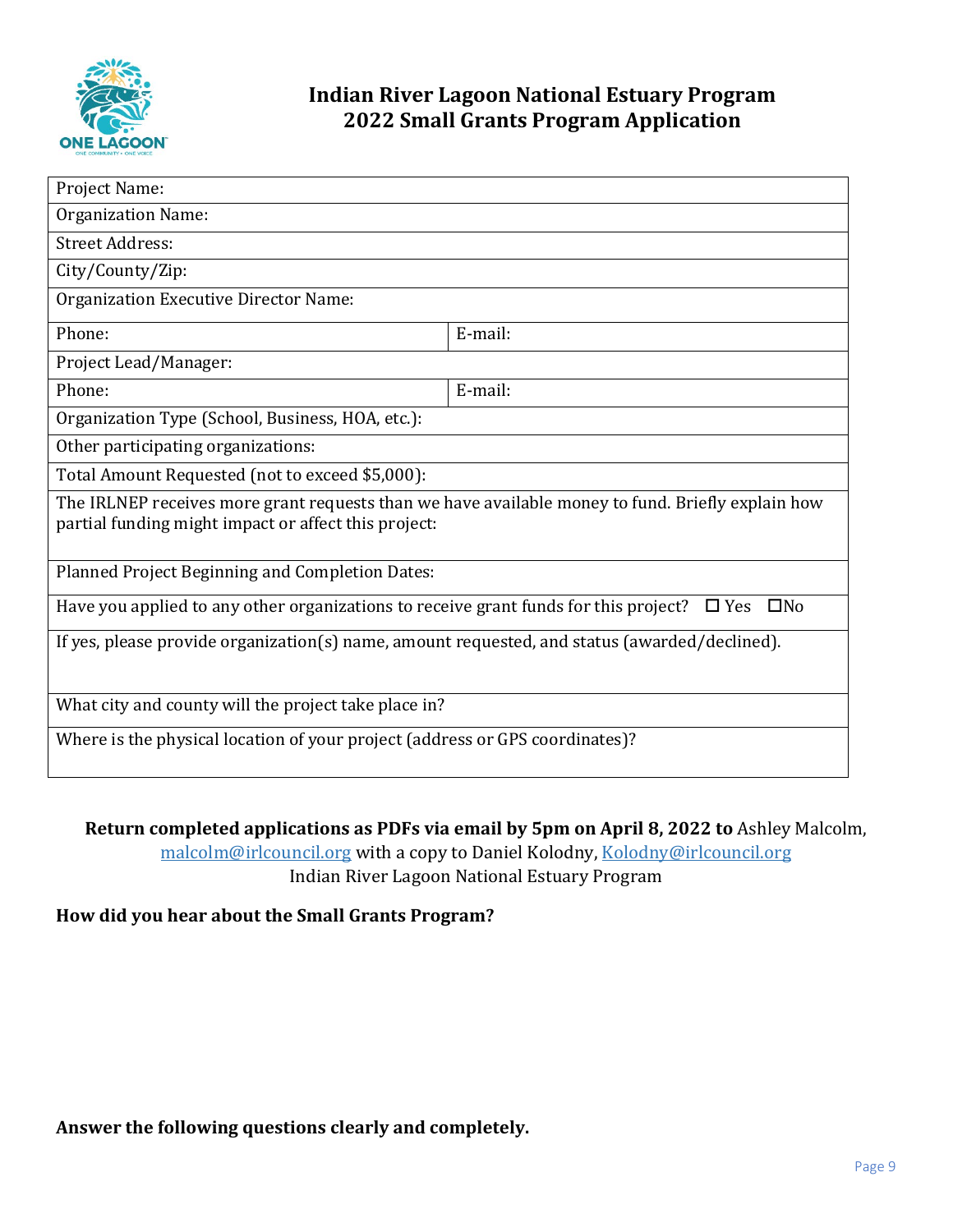1. Is this proposal for:<br> $\square$  EDUCATION

 $\Box$  RESTORATION  $\Box$  BOTH

2. Summarize the proposed project in **300 words or less**. Please include in the summary how your project will contribute towards restoring or improving the IRL.

3. List organizations, groups, volunteers and/or partners that will participate in the activities and how you will recruit them.

4. Describe **(300 words or less)** why you and/or your organization will be successful at implementing your proposal. What are your organization's qualifications?

**IRLNEP recommends letters of support from all partners/cooperators in the project.**

5. How many people do you estimate your project will reach?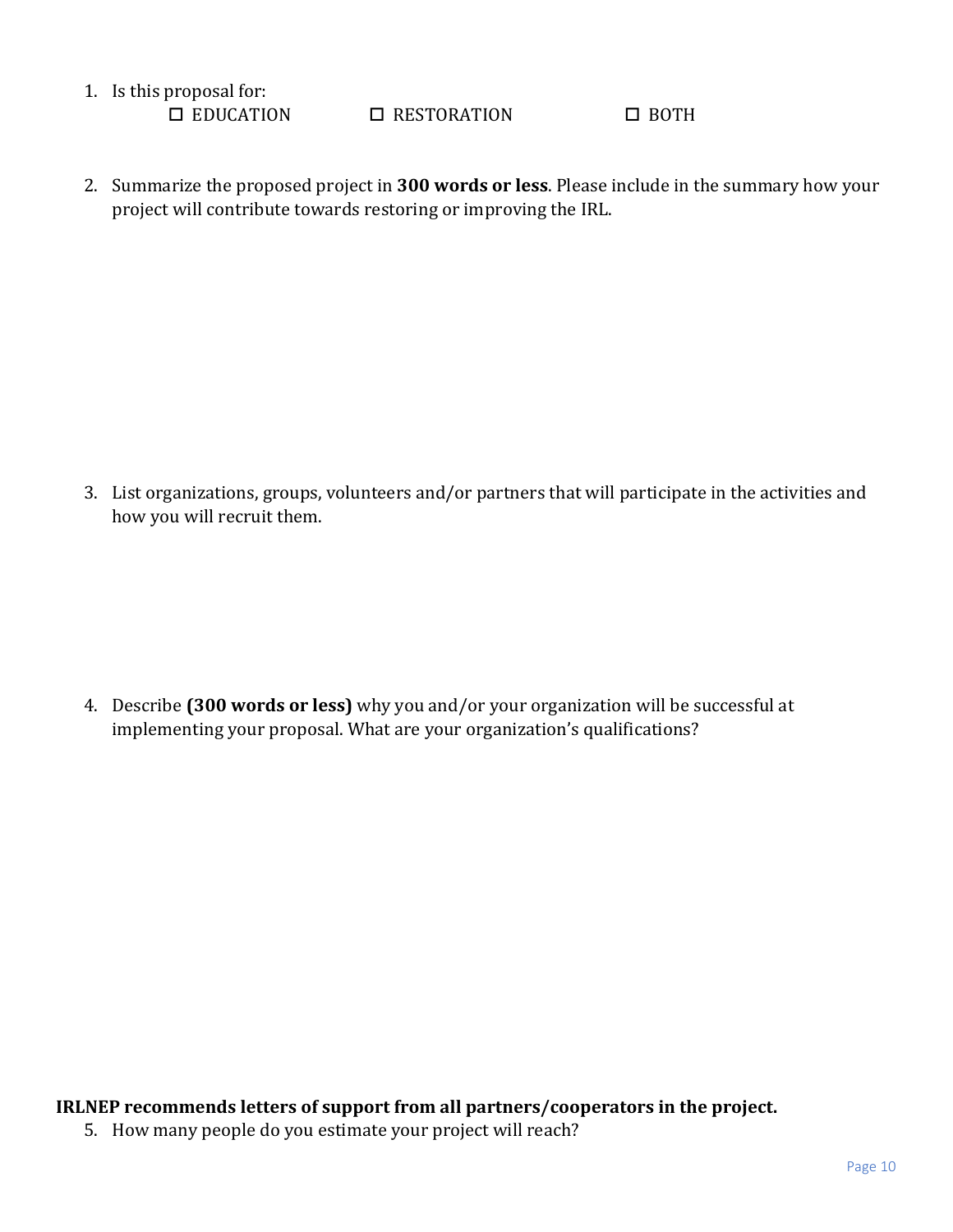- 6. How will you measure the success of your project? Please be specific (e.g., follow-up monitoring of a habitat restoration site).
- 7. What will participants learn from participating in this project? How will they use that knowledge to benefit the Lagoon?
- 8. What materials or supplies (if applicable) will you provide to the people participating in your project?
- 9. Is your project part of an ongoing project?
	- If yes, how does this grant project fit into the overall effort?
	- If no, do you plan to continue this project in the future?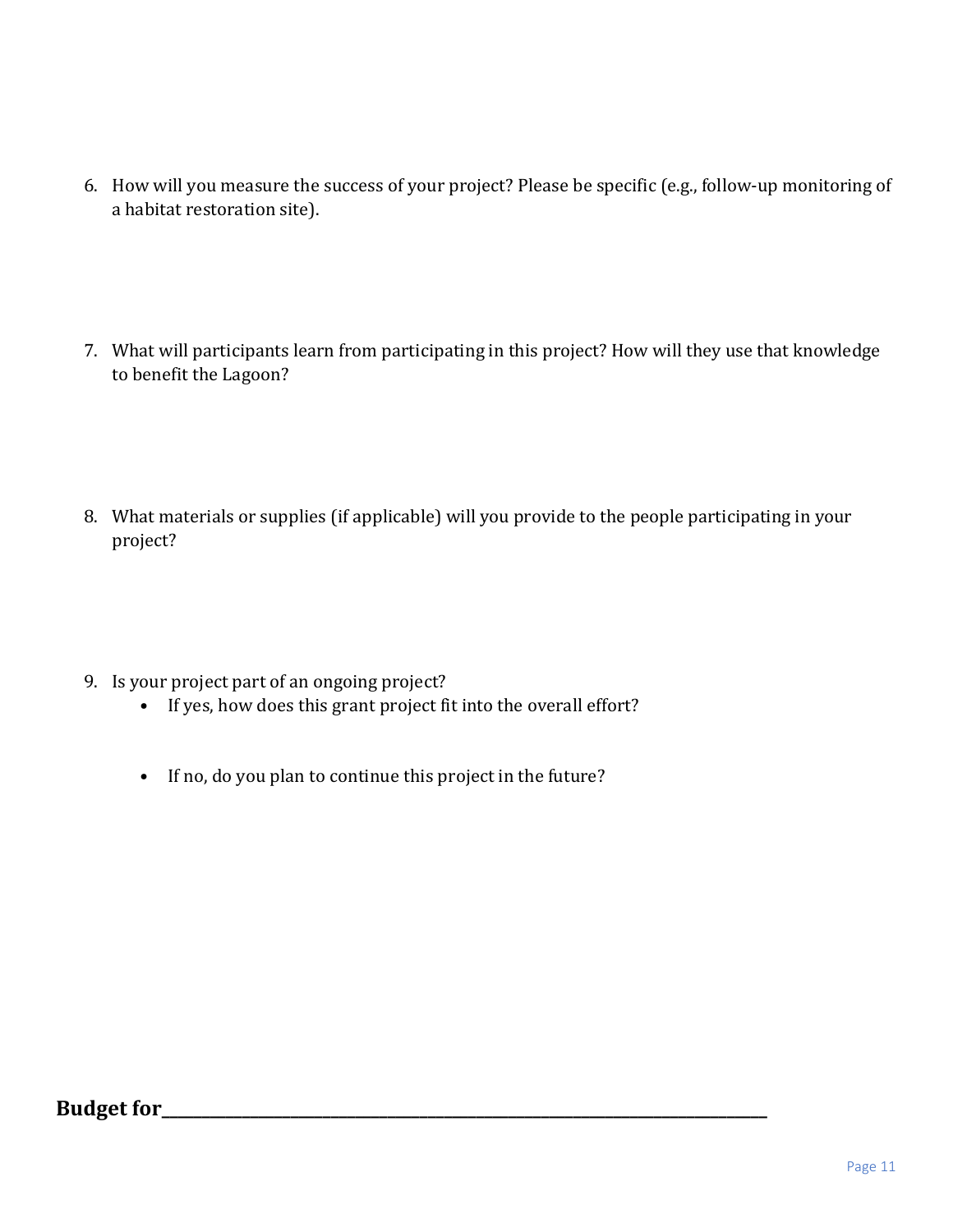| <b>ITEM</b> | <b>IRLNEP</b> | * MATCH                        | <b>TOTAL</b> |
|-------------|---------------|--------------------------------|--------------|
|             | <b>SHARE</b>  | (include source)               |              |
|             |               |                                |              |
|             |               |                                |              |
|             |               |                                |              |
|             |               |                                |              |
|             |               |                                |              |
|             |               |                                |              |
|             |               |                                |              |
|             |               |                                |              |
|             |               |                                |              |
|             |               |                                |              |
|             |               |                                |              |
|             |               |                                |              |
|             |               |                                |              |
|             |               |                                |              |
|             |               |                                |              |
|             |               |                                |              |
|             |               |                                |              |
|             |               |                                |              |
|             |               |                                |              |
|             |               |                                |              |
|             |               |                                |              |
|             |               |                                |              |
|             |               |                                |              |
|             |               |                                |              |
|             |               |                                |              |
|             |               |                                |              |
|             |               |                                |              |
|             |               |                                |              |
|             |               |                                |              |
|             |               |                                |              |
|             |               |                                |              |
|             |               |                                |              |
|             |               |                                |              |
|             |               |                                |              |
|             |               | TOTAL (NOT TO EXCEED \$5,000): |              |

\* Please indicate if matching funds listed above are federal, local, state or private.

### **Attachment A – Budget Examples**

### **Sample Budget With Adequate Detail:**